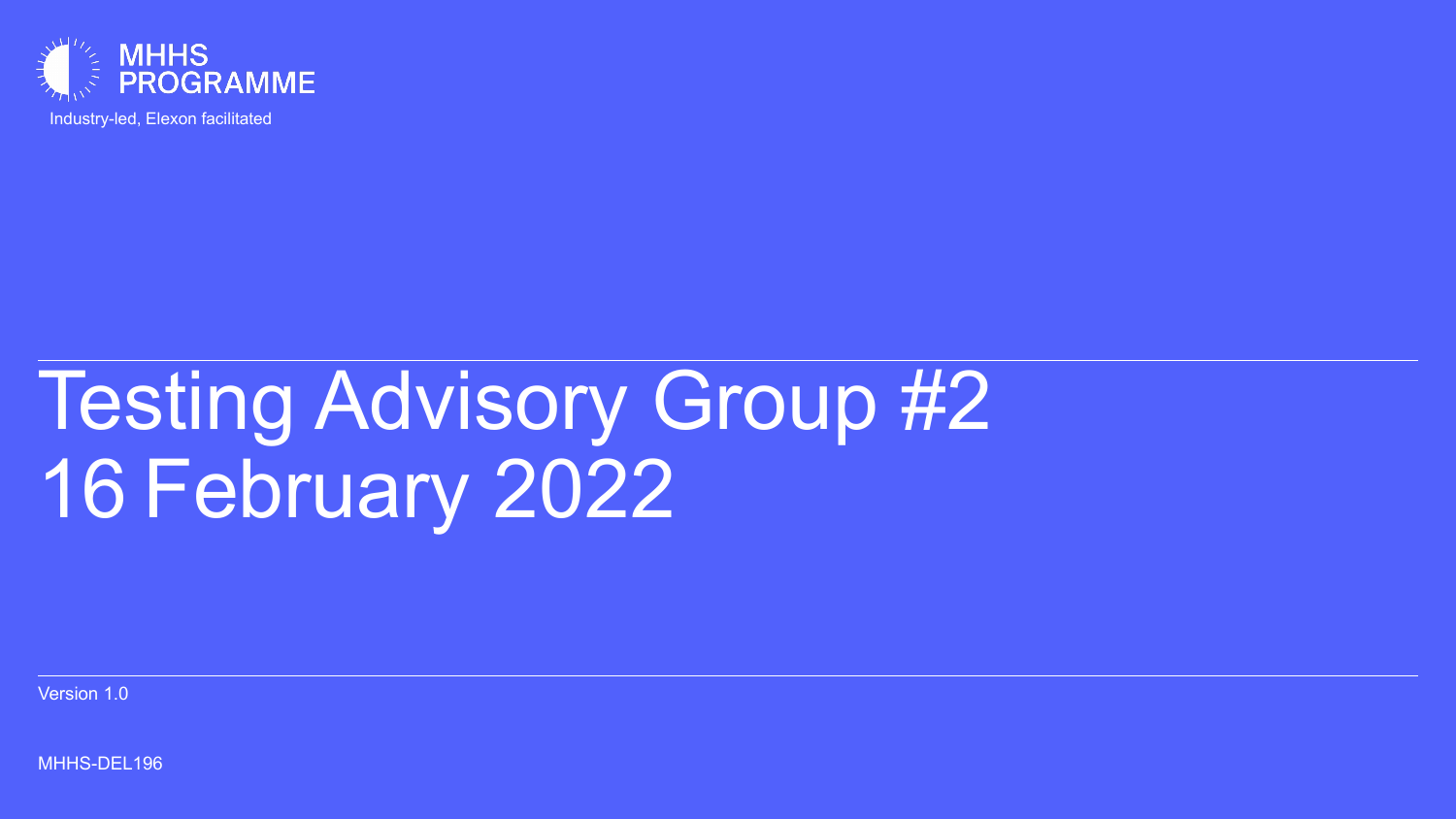### **Agenda**

| Welcome<br>¢                   | <b>2a. Minutes and actions</b><br>review<br><b>2b. Relevant content</b><br>highlights | 3. TAG Terms of<br><b>Reference Sign Off</b> | <b>4. Migration Update</b> |  |  |  |  |
|--------------------------------|---------------------------------------------------------------------------------------|----------------------------------------------|----------------------------|--|--|--|--|
| <b>Chris Welby</b>             | <b>Chris Welby</b>                                                                    | <b>Adrian Ackroyd</b>                        | <b>Chris Welby</b>         |  |  |  |  |
| 5 mins                         | 5 mins                                                                                | 5 mins                                       | 15 mins                    |  |  |  |  |
| <b>5. E2E Testing Strategy</b> | <b>6. Test Data Strategy</b>                                                          | <b>7. Next Steps</b>                         |                            |  |  |  |  |
| Kate Goodman/Adrian Ackroyd    | Kate Goodman/Adrian Ackroyd                                                           | <b>Chris Welby</b>                           |                            |  |  |  |  |
| $50$ mins                      | 20 mins                                                                               | 5 mins                                       |                            |  |  |  |  |

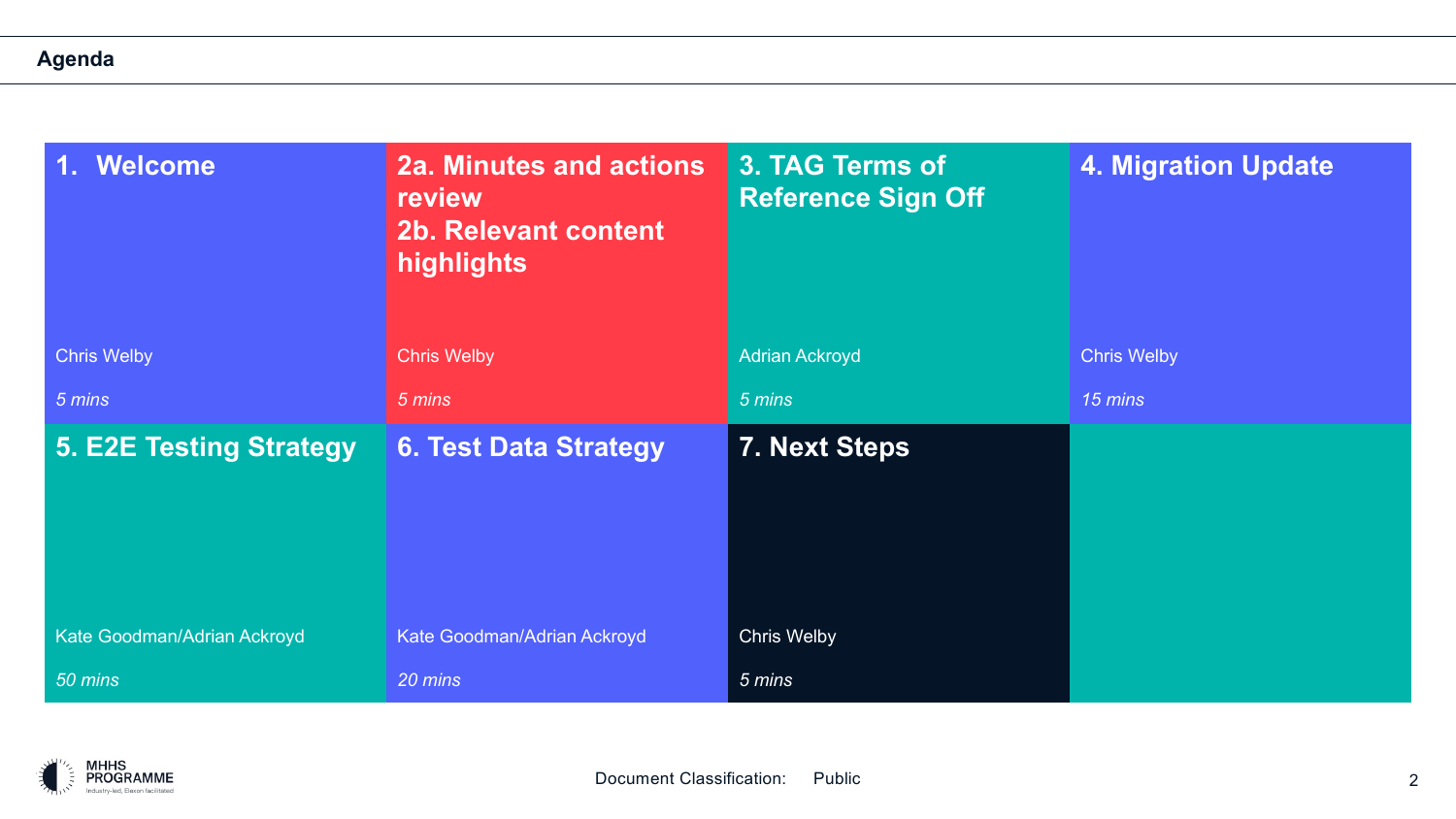### a. Minutes and Actions **Review**

# b. Relevant content highlights

Chris Welby



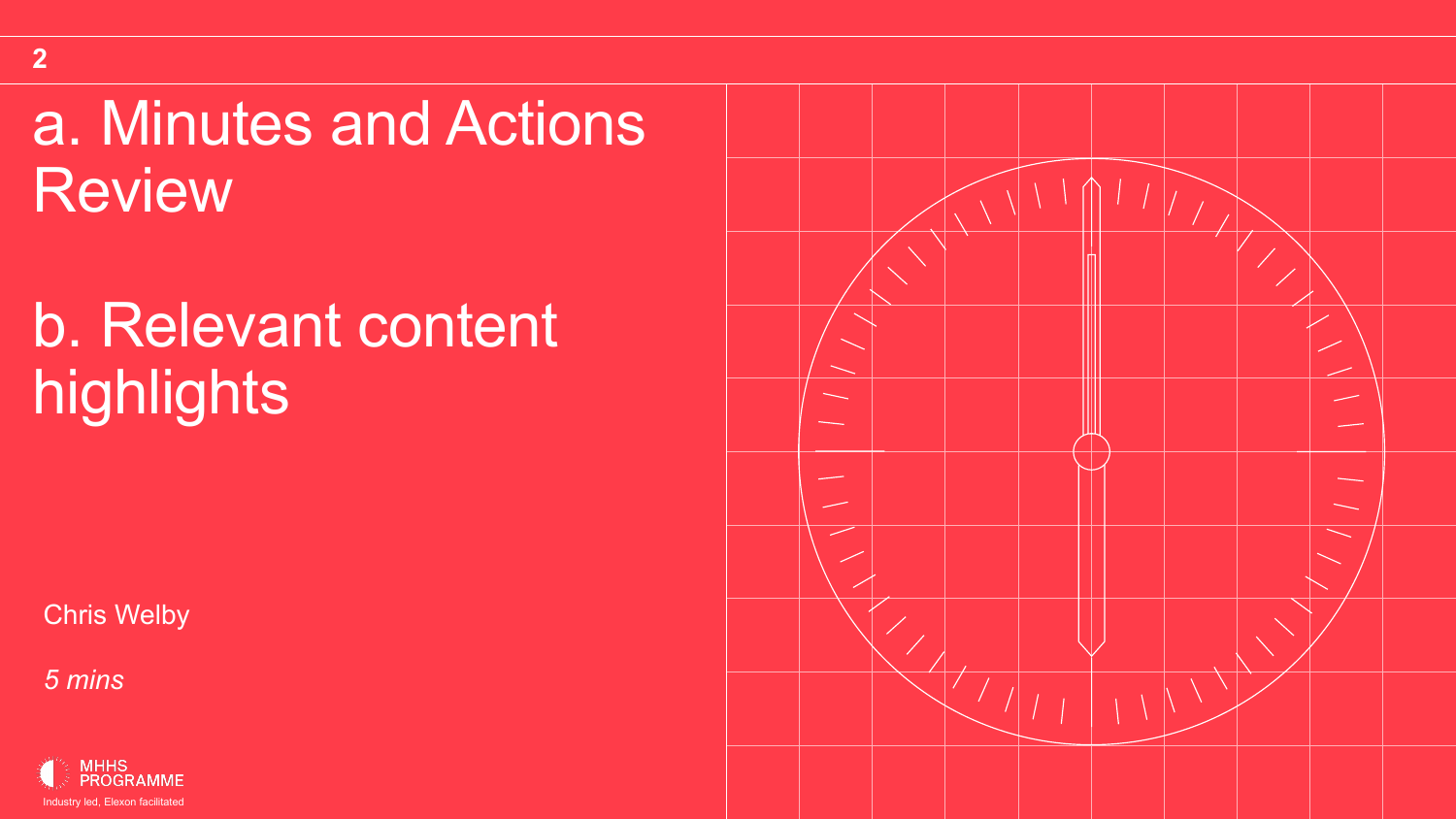#### **Minutes and Actions Review. Deliverables Highlights**

#### **1. Approval of Minutes from 26/01/22**

#### **2. Open Actions and Actions from TAG 26/01**

| <b>Ref</b>      | <b>Date</b> | <b>Action</b>                                                                                                                         | Owner                 |  |
|-----------------|-------------|---------------------------------------------------------------------------------------------------------------------------------------|-----------------------|--|
| <b>TAG01-01</b> | 26/01/2022  | Respond to questions on Terms of Reference and share<br>with all TAG members                                                          | Programme             |  |
| <b>TAG01-02</b> | 26/01/2022  | Consider inputs and approach for the 3 M5 deliverables to<br>be developed and owned by the TAG (as outlined in the<br>meeting papers) | <b>TAG</b><br>members |  |
| <b>TAG01-03</b> | 26/01/2022  | Propose an approach for TAG members to be able to<br>access M5 deliverables of interest.                                              | Programme             |  |
| <b>TAG01-04</b> | 26/01/2022  | Arrange the next TAG session for 16 February 2022                                                                                     | <b>PMO</b>            |  |

#### **3. Relevant content of interest for TAG members, February 2022**

- '101 guide' to MHHS to be issued shortly
- Programme portal roll out in progress please contact the PMO (pmo@mhhsprogramme.co.uk) for access
- Useful content on MHHS
	- MHHS Governance Framework
	- Ofgem transition plan
	- MHHS Target Operating Model (TOM)

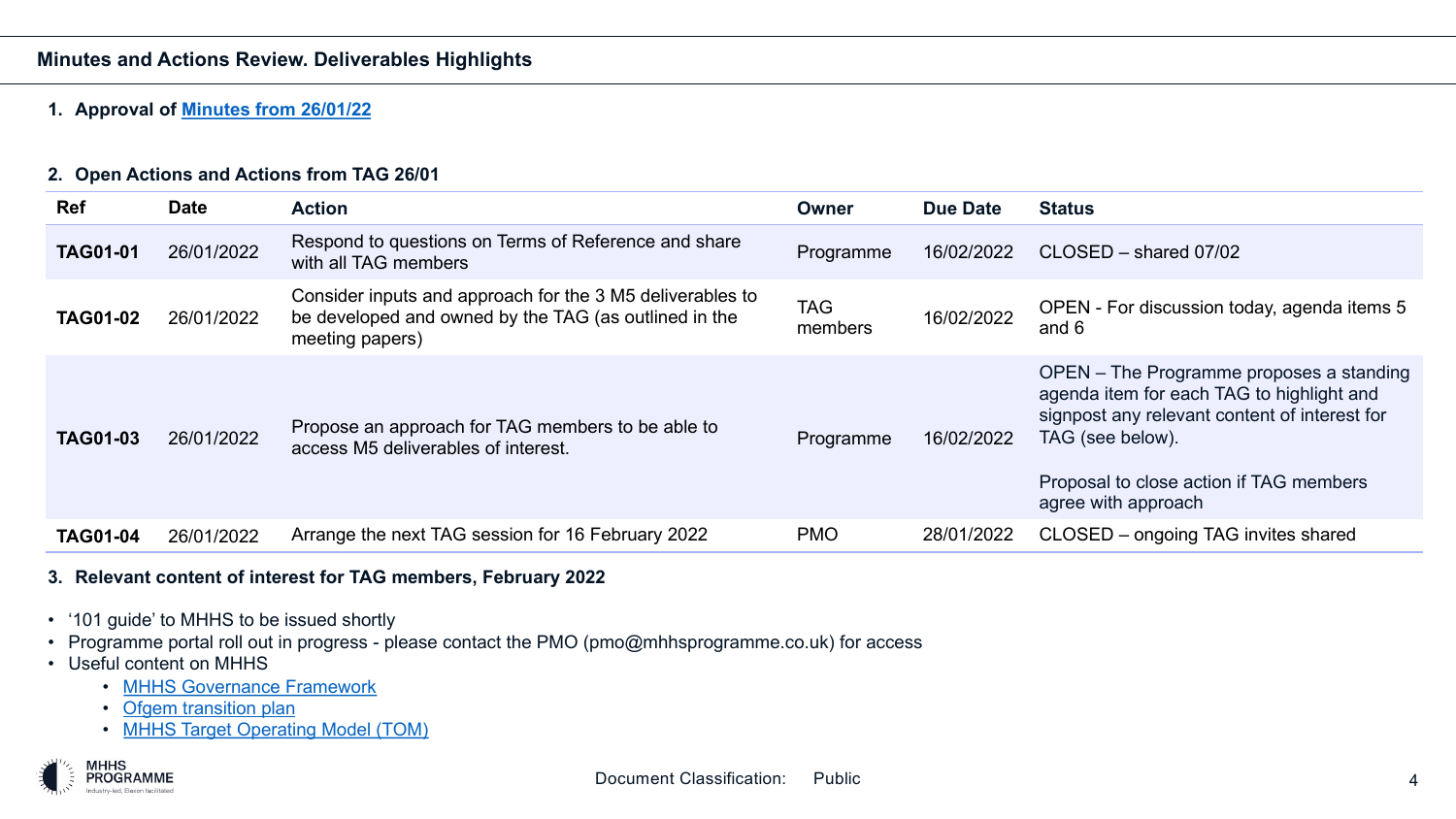## TAG Terms of Reference Sign Off

Adrian Ackroyd

*5 mins*

**3**



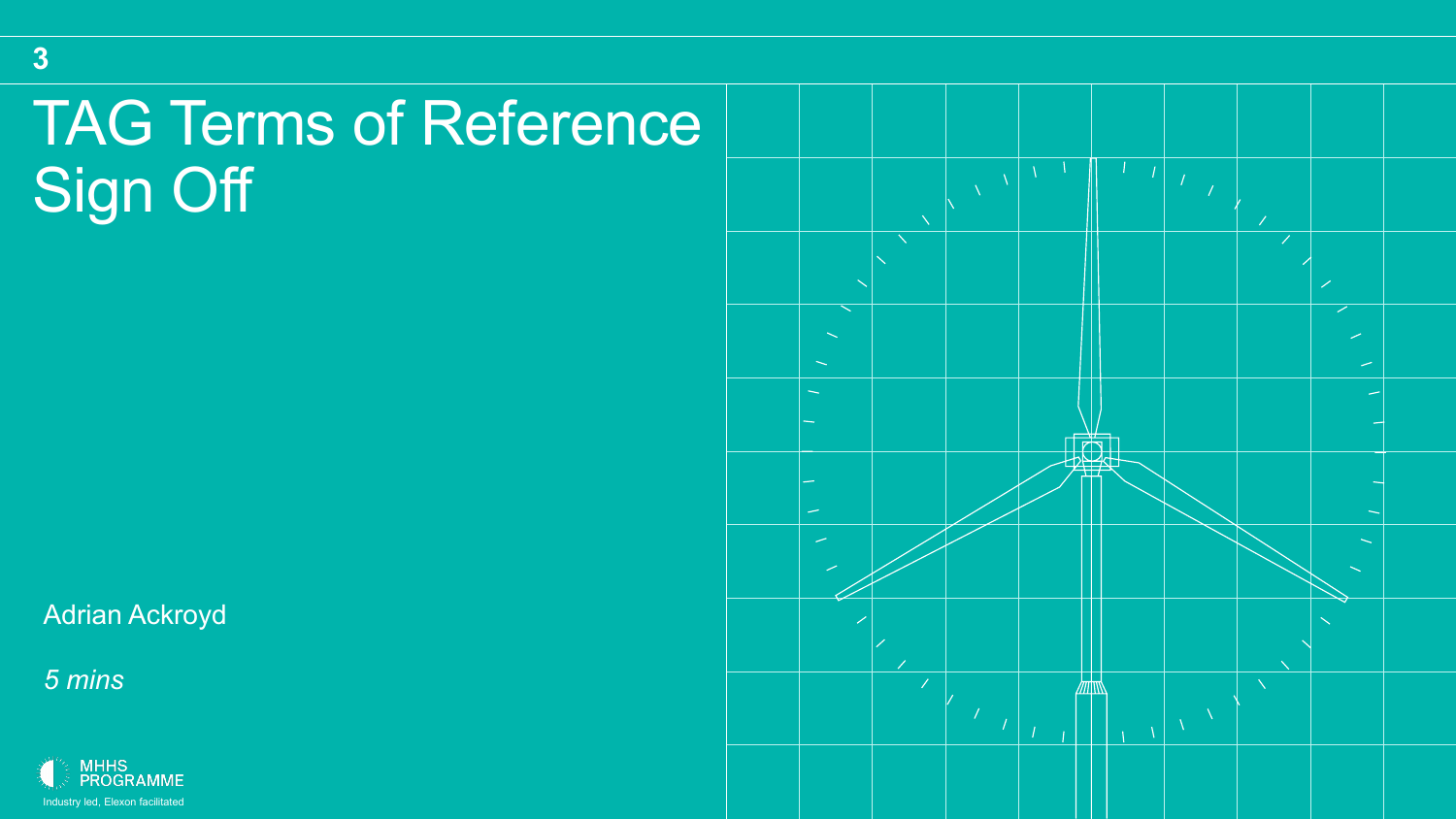# **Migration Update**

Chris Welby



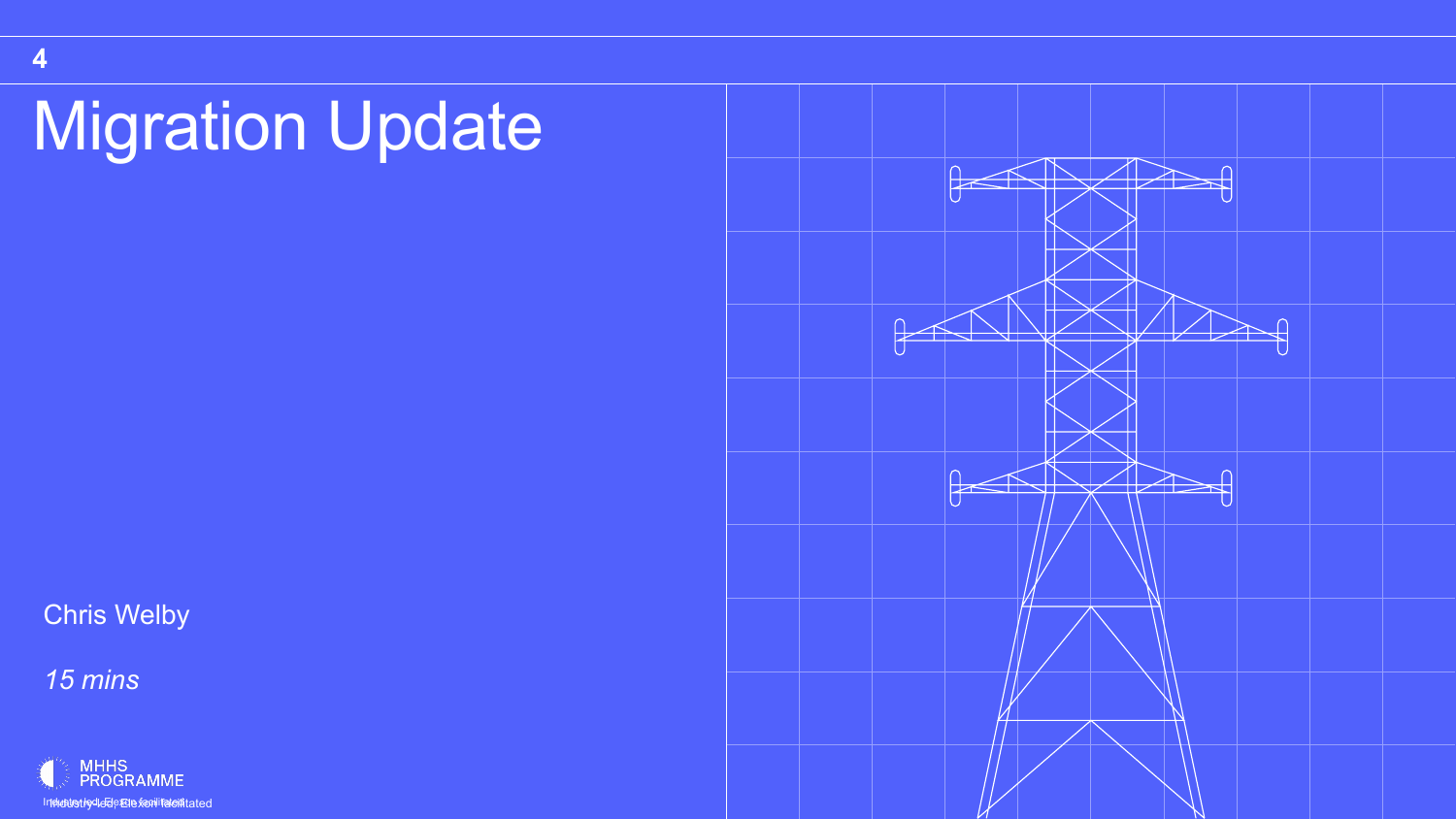### **Migration Update**

#### **Updates to the MHHS Governance Framework were discussed at <b>PSG 02 February 20 delegated to the TAG**

| <b>PSG</b><br>update                              | At PSG it was agreed that:<br>$\bullet$<br>The Programme would expand TAG to become TMAG<br>The Programme would create a Migration Working Group below<br>2.<br>Migration and Testing will separate from TMAG at suitable point<br>3.<br>Queries were raised on the need for migration experts in the TMAG, to<br>$\bullet$                                                                                                                                                                                                                                       |
|---------------------------------------------------|-------------------------------------------------------------------------------------------------------------------------------------------------------------------------------------------------------------------------------------------------------------------------------------------------------------------------------------------------------------------------------------------------------------------------------------------------------------------------------------------------------------------------------------------------------------------|
| <b>Migration</b><br>proposal<br>for<br>discussion | The Programme proposes that current TAG membership is not change<br>$\bullet$<br><b>Ensure they are briefed</b> by their constituencies on matters to re<br>$1_{\cdot}$<br><b>Nominate an alternate to an individual TMAG, if meeting conter-</b><br>2.<br><b>TMAG Chair for approval</b><br><b>Request additional attendance to an individual TMAG, if meet</b><br>3.<br>additional attendance, each constituency will still only have 'one<br>submission to the TMAG Chair for approval<br>This ensures our governance structure remains lean (with fewer group |
|                                                   | If approved, the Programme's next step will be to update the current T                                                                                                                                                                                                                                                                                                                                                                                                                                                                                            |

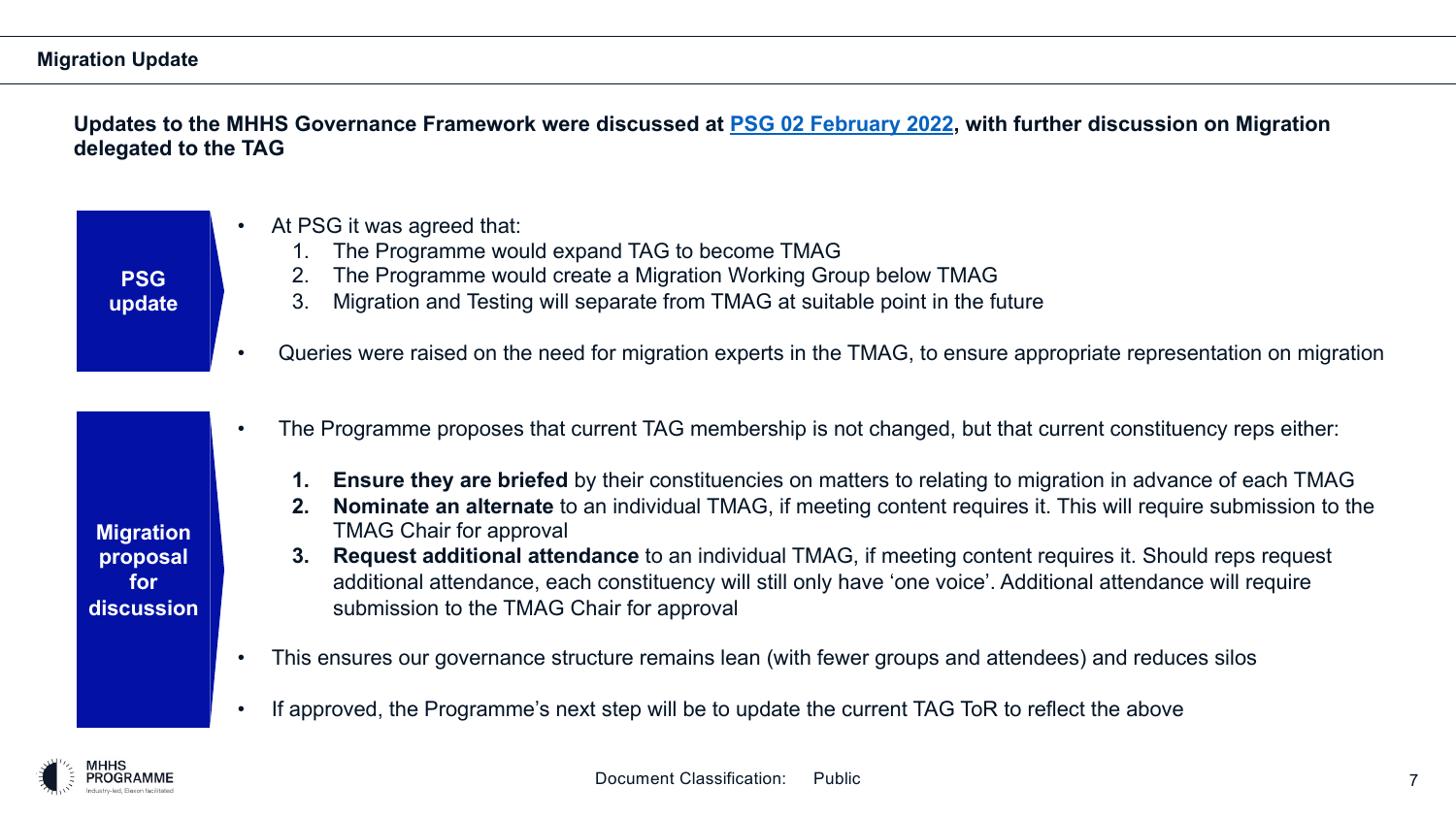# E2E Testing Strategy

Kate Goodman/Adrian Ackroyd

*50 mins*

**5**



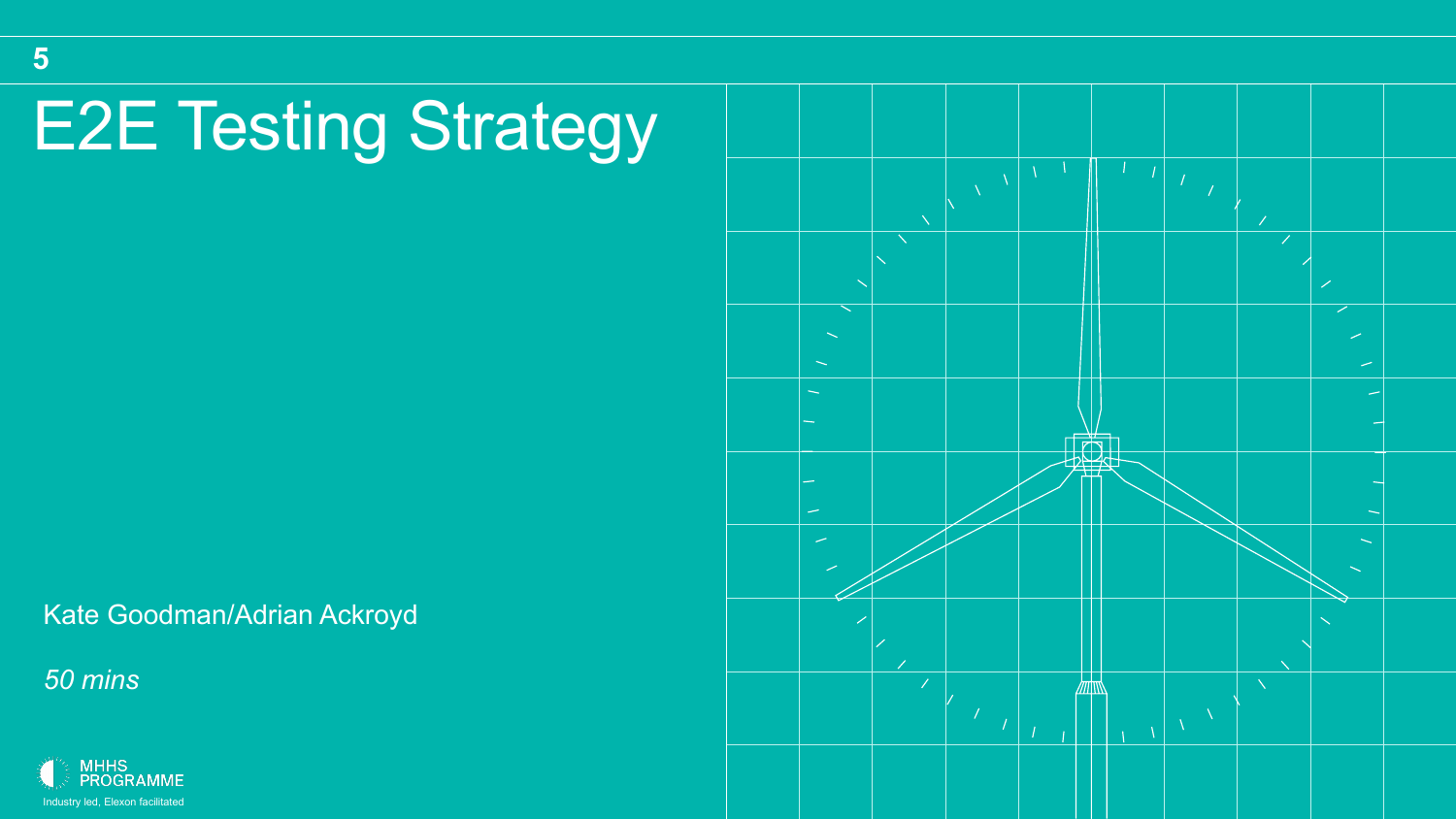We should like to have a discussion on three key areas. It would be much appreciated if TAG members could prepare for these by either making some notes yourself or by consulting within your organization/constituency ahead of the meeting.

### 1. Testing/Data lessons learned from SMIP & FSP

• What went well and what less well with respect to testing and test data on Smart Metering and Faster Switching? See slide 12 for some suggestions as a starter. To feed into our approach for MHHS.

### 2. Structure of test stages for MHHS

- We are proposing some changes to the stages outlined in Ofgem's Transition Timetable. See slide 13. The main changes are:
	- $\triangleright$  addition of a Migration Testing stage to verify the migration strategy
	- $\triangleright$  Initial system integration organised on a progressive integration of each set of systems, rather than a Connectivity where all systems are connected in one activity

### 3. Test tools/harnesses

• We are proposing to develop various tools to aid the testing. For a brief explanation, see slides 14-16. We should like to discuss at a high level what you feel are the essential principles.

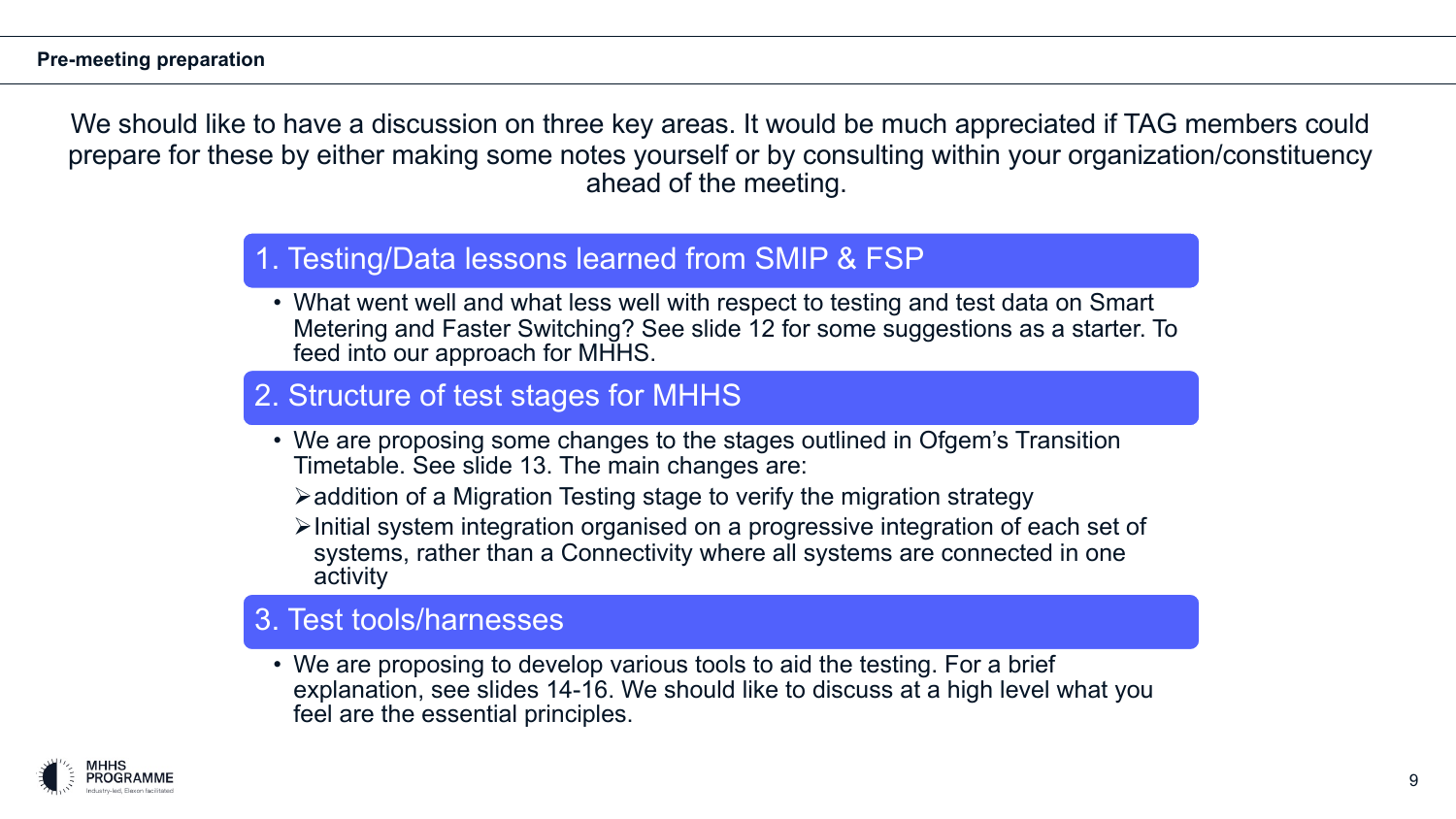#### **TOM Diagram**





Access to Registration Data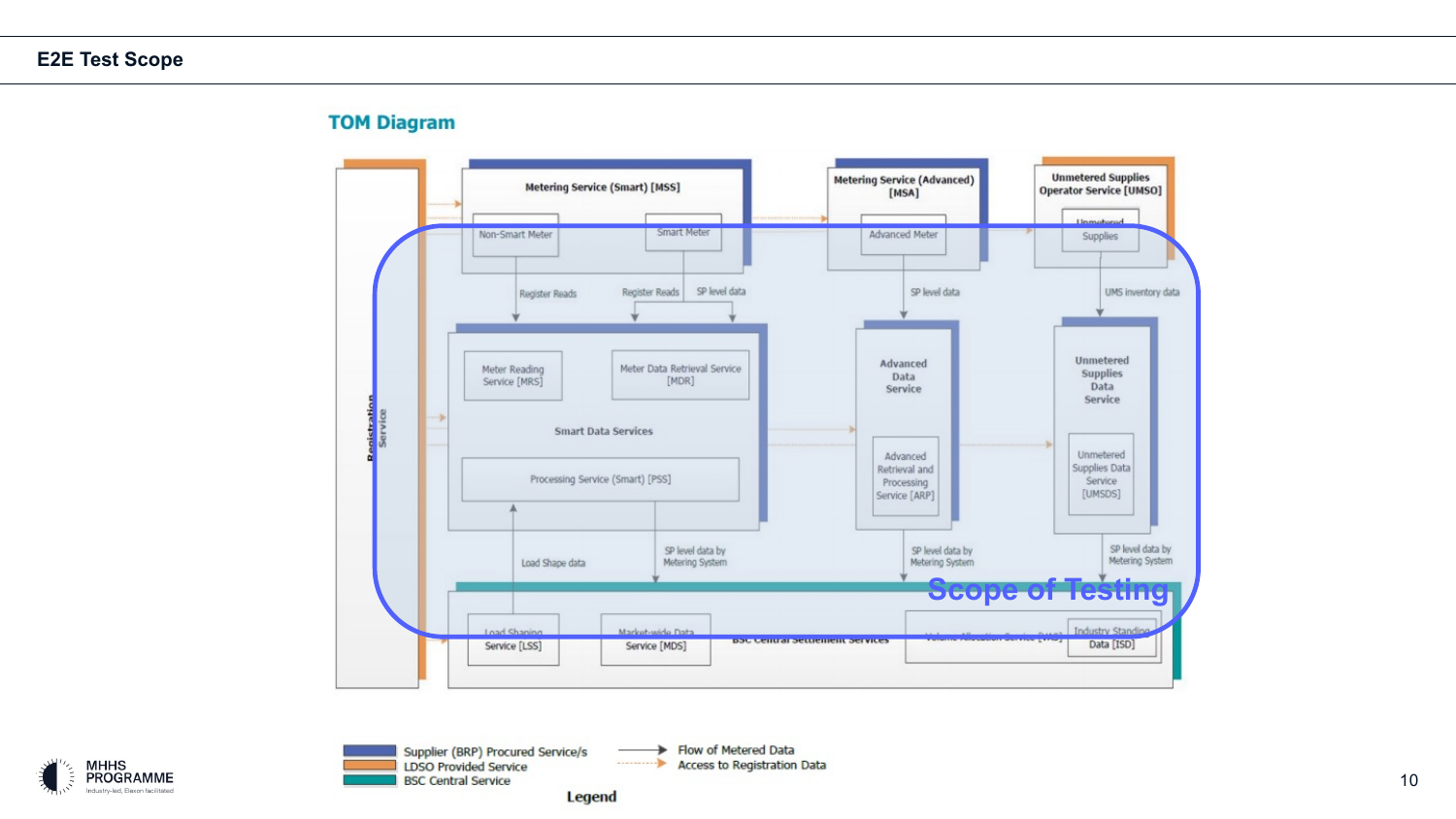

|     |      |            |      |                                                                                                 |     |                                             |                            |                                                  |     |                                                        | 2022 |     |                                                                                 |                                            |      |      | 2023 |      |              |                                                                            |                                             |      |                                          |                         |                    |     |                                            |  |
|-----|------|------------|------|-------------------------------------------------------------------------------------------------|-----|---------------------------------------------|----------------------------|--------------------------------------------------|-----|--------------------------------------------------------|------|-----|---------------------------------------------------------------------------------|--------------------------------------------|------|------|------|------|--------------|----------------------------------------------------------------------------|---------------------------------------------|------|------------------------------------------|-------------------------|--------------------|-----|--------------------------------------------|--|
| Aug | Sep: | <b>Oct</b> | Nov. | Dec.                                                                                            | Jan | Feb                                         | Mar                        | 1 Apr                                            | May | Jun                                                    | Jul  | Aug | Sep                                                                             | l Oct-                                     | Nov. | Dec. | Jan  | Feb. | Mar          | Apr                                                                        | May                                         | Jun. | Jul                                      | Aug.                    | Sep                | Oct | Nov.                                       |  |
|     |      |            |      |                                                                                                 |     |                                             |                            |                                                  |     |                                                        |      |     |                                                                                 |                                            |      |      |      |      |              |                                                                            |                                             |      |                                          |                         |                    |     |                                            |  |
|     |      |            |      |                                                                                                 |     | DB1: Elexon central system design and build |                            |                                                  |     |                                                        |      |     |                                                                                 |                                            |      |      |      |      |              |                                                                            |                                             |      |                                          |                         |                    |     |                                            |  |
|     |      |            |      | to confirm costs and changes needed.                                                            |     |                                             | DB2b: DCC Design and Build |                                                  |     |                                                        |      |     |                                                                                 |                                            |      |      |      |      |              |                                                                            |                                             |      |                                          |                         |                    |     |                                            |  |
|     |      |            |      |                                                                                                 |     |                                             |                            |                                                  |     |                                                        |      |     | DB3: Registration system changes design and build                               |                                            |      |      |      |      |              |                                                                            |                                             |      |                                          |                         |                    |     |                                            |  |
|     |      |            |      |                                                                                                 |     |                                             |                            | DB4: Communication network changes / development |     |                                                        |      |     |                                                                                 |                                            |      |      |      |      |              |                                                                            |                                             |      |                                          |                         |                    |     |                                            |  |
|     |      |            |      |                                                                                                 |     |                                             |                            |                                                  |     | DB5: DNO/iDNO system changes design and build          |      |     |                                                                                 |                                            |      |      |      |      |              |                                                                            |                                             |      |                                          |                         |                    |     |                                            |  |
|     |      |            |      |                                                                                                 |     |                                             |                            |                                                  |     | DB6:Supplier Agent - Advanced Segment design and build |      |     |                                                                                 |                                            |      |      |      |      |              |                                                                            |                                             |      |                                          |                         |                    |     |                                            |  |
|     |      |            |      |                                                                                                 |     |                                             |                            |                                                  |     |                                                        |      |     | DB7: Supplier Agent - Unmetered Supplies Segment design and build and data cle. |                                            |      |      |      |      |              |                                                                            |                                             |      |                                          |                         |                    |     |                                            |  |
|     |      |            |      |                                                                                                 |     |                                             |                            |                                                  |     |                                                        |      |     | DB8: Supplier Agent - Smart / Non Smart Segment design and build                |                                            |      |      |      |      |              |                                                                            |                                             |      |                                          |                         |                    |     |                                            |  |
|     |      |            |      |                                                                                                 |     |                                             |                            |                                                  |     |                                                        |      |     | DB9:Supplier System design and build                                            |                                            |      |      |      |      |              |                                                                            |                                             |      | DB10: Supplier business readiness period |                         |                    |     |                                            |  |
|     |      |            |      |                                                                                                 |     |                                             |                            |                                                  |     |                                                        |      |     |                                                                                 | DB11: Late mover supplier design and build |      |      |      |      |              |                                                                            |                                             |      |                                          |                         |                    |     | DB12: Late mover st                        |  |
|     |      |            |      |                                                                                                 |     |                                             |                            |                                                  |     |                                                        |      |     |                                                                                 |                                            |      |      |      |      |              |                                                                            |                                             |      |                                          |                         |                    |     |                                            |  |
|     |      |            |      |                                                                                                 |     |                                             |                            |                                                  |     |                                                        |      |     |                                                                                 |                                            |      |      |      |      |              | TE1: Pre-Integration Testing                                               |                                             |      |                                          | TE2: System Integration |                    |     |                                            |  |
|     |      |            |      |                                                                                                 |     |                                             |                            |                                                  |     |                                                        |      |     |                                                                                 |                                            |      |      |      |      |              | TE4: Elexon Central System Pre-Integrat                                    |                                             |      |                                          |                         |                    |     |                                            |  |
|     |      |            |      |                                                                                                 |     |                                             |                            |                                                  |     |                                                        |      |     |                                                                                 |                                            |      |      |      |      |              |                                                                            |                                             |      | TE5: Registration S                      |                         |                    |     |                                            |  |
|     |      |            |      |                                                                                                 |     |                                             |                            |                                                  |     |                                                        |      |     |                                                                                 |                                            |      |      |      |      | TE6: DCC SIT |                                                                            | TE7: DCC UIT TE8a: Go-live governance TE8b: |      |                                          |                         |                    |     |                                            |  |
|     |      |            |      |                                                                                                 |     |                                             |                            |                                                  |     |                                                        |      |     |                                                                                 |                                            |      |      |      |      |              |                                                                            | TE9:Comms netwo                             |      |                                          |                         |                    |     |                                            |  |
|     |      |            |      |                                                                                                 |     |                                             |                            |                                                  |     |                                                        |      |     |                                                                                 |                                            |      |      |      |      |              |                                                                            | TE10: DNO/IDNO P                            |      |                                          |                         |                    |     |                                            |  |
|     |      |            |      |                                                                                                 |     |                                             |                            |                                                  |     |                                                        |      |     |                                                                                 |                                            |      |      |      |      |              |                                                                            | TE11: SIT Participan                        |      |                                          |                         |                    |     |                                            |  |
|     |      |            |      |                                                                                                 |     |                                             |                            |                                                  |     |                                                        |      |     |                                                                                 |                                            |      |      |      |      |              |                                                                            |                                             |      | TE12: Securit                            |                         |                    |     |                                            |  |
|     |      |            |      |                                                                                                 |     |                                             |                            |                                                  |     |                                                        |      |     |                                                                                 |                                            |      |      |      |      |              |                                                                            |                                             |      |                                          |                         | <b>TE13: Conne</b> |     |                                            |  |
|     |      |            |      |                                                                                                 |     |                                             |                            |                                                  |     |                                                        |      |     |                                                                                 |                                            |      |      |      |      |              |                                                                            |                                             |      |                                          |                         |                    |     | TE14: Basic Messag                         |  |
|     |      |            |      |                                                                                                 |     |                                             |                            |                                                  |     |                                                        |      |     |                                                                                 |                                            |      |      |      |      |              |                                                                            |                                             |      |                                          |                         |                    |     |                                            |  |
|     |      |            |      |                                                                                                 |     |                                             |                            |                                                  |     |                                                        |      |     |                                                                                 |                                            |      |      |      |      |              |                                                                            |                                             |      |                                          |                         |                    |     |                                            |  |
|     |      |            |      |                                                                                                 |     |                                             |                            |                                                  |     |                                                        |      |     |                                                                                 |                                            |      |      |      |      |              |                                                                            |                                             |      |                                          |                         |                    |     |                                            |  |
|     |      |            |      |                                                                                                 |     |                                             |                            |                                                  |     |                                                        |      |     |                                                                                 |                                            |      |      |      |      |              |                                                                            |                                             |      |                                          |                         |                    |     |                                            |  |
|     |      |            |      |                                                                                                 |     |                                             |                            |                                                  |     |                                                        |      |     |                                                                                 |                                            |      |      |      |      |              |                                                                            |                                             |      |                                          |                         |                    |     |                                            |  |
|     |      |            |      | TOM performance assurance regi                                                                  |     |                                             |                            |                                                  |     |                                                        |      |     |                                                                                 |                                            |      |      |      |      |              |                                                                            |                                             |      |                                          |                         |                    |     |                                            |  |
|     |      |            |      |                                                                                                 |     |                                             |                            |                                                  |     |                                                        |      |     |                                                                                 |                                            |      |      |      |      |              |                                                                            |                                             |      |                                          |                         |                    |     |                                            |  |
|     |      |            |      | MT2: suppliers collect customer data sharing preferences under new MHHS data sharing framework. |     |                                             |                            |                                                  |     |                                                        |      |     |                                                                                 |                                            |      |      |      |      |              | MT3: Smart Data Service accede to the SEC and complete DCC entry (SREPT an |                                             |      |                                          |                         |                    |     |                                            |  |
|     |      |            |      |                                                                                                 |     |                                             |                            |                                                  |     |                                                        |      |     |                                                                                 |                                            |      |      |      |      |              |                                                                            |                                             |      |                                          |                         |                    |     | MT4a: Supplier Agent Advanced Segment Pre- |  |
|     |      |            |      |                                                                                                 |     |                                             |                            |                                                  |     |                                                        |      |     |                                                                                 |                                            |      |      |      |      |              |                                                                            |                                             |      |                                          |                         |                    |     |                                            |  |
|     |      |            |      |                                                                                                 |     |                                             |                            |                                                  |     |                                                        |      |     |                                                                                 |                                            |      |      |      |      |              |                                                                            | MT5a: Supplier Agent UMS Segment Pre-Qual   |      |                                          |                         |                    |     |                                            |  |
|     |      |            |      |                                                                                                 |     |                                             |                            |                                                  |     |                                                        |      |     |                                                                                 |                                            |      |      |      |      |              |                                                                            | MT6a: Supplier Agent Smart / Non Smart Segm |      |                                          |                         |                    |     |                                            |  |
|     |      |            |      |                                                                                                 |     |                                             |                            |                                                  |     |                                                        |      |     |                                                                                 |                                            |      |      |      |      |              |                                                                            | MT7a: Supplier Pre-Qual                     |      |                                          |                         |                    |     |                                            |  |
|     |      |            |      |                                                                                                 |     |                                             |                            |                                                  |     |                                                        |      |     |                                                                                 |                                            |      |      |      |      |              |                                                                            |                                             |      |                                          |                         |                    |     |                                            |  |
|     |      |            |      |                                                                                                 |     |                                             |                            |                                                  |     |                                                        |      |     |                                                                                 |                                            |      |      |      |      |              |                                                                            |                                             |      |                                          |                         |                    |     |                                            |  |
|     |      |            |      |                                                                                                 |     |                                             |                            |                                                  |     |                                                        |      |     |                                                                                 |                                            |      |      |      |      |              |                                                                            |                                             |      |                                          |                         |                    |     |                                            |  |

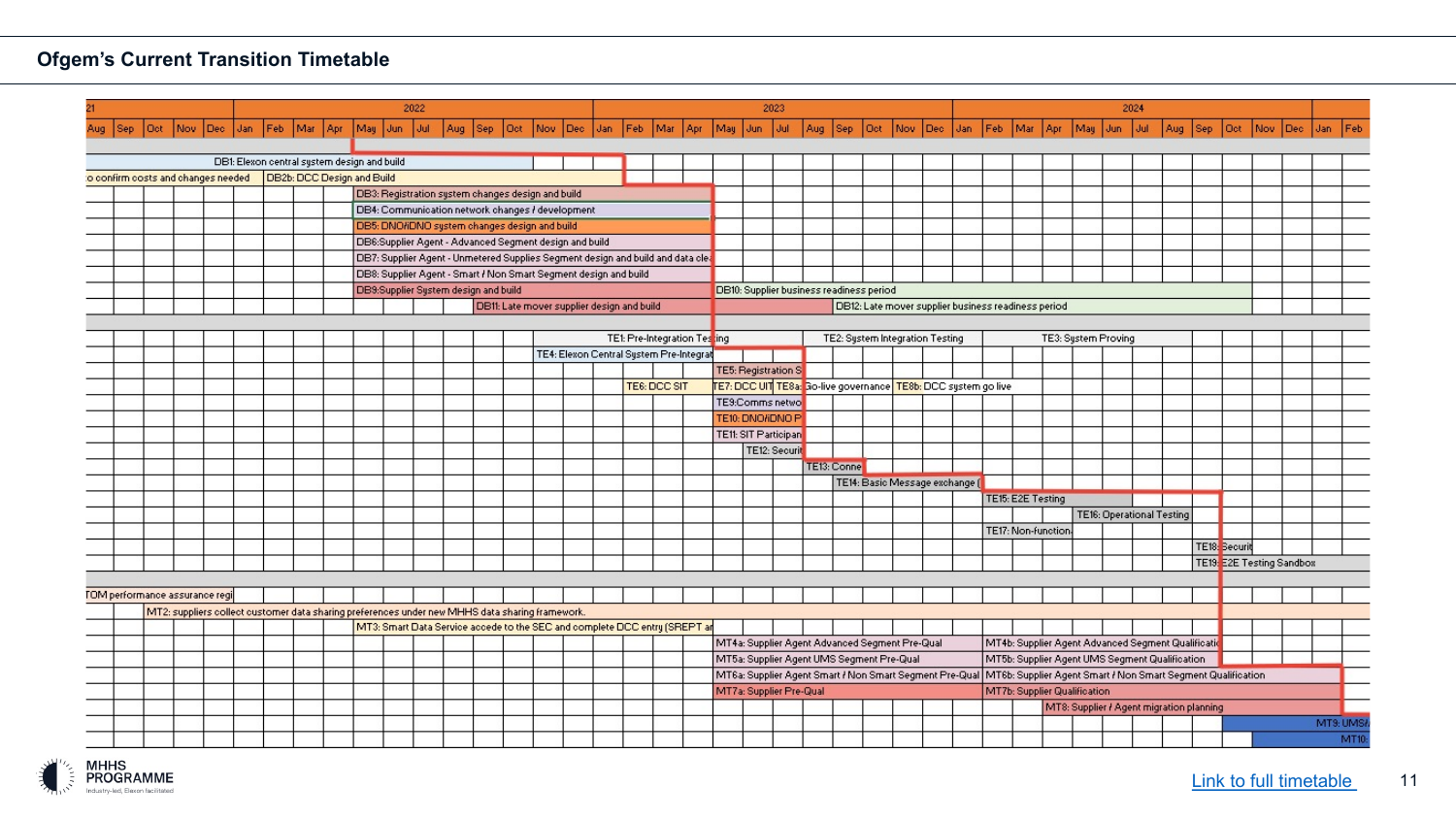### **Learnings from Smart Metering and Faster Switching**

|                         | <b>SMIP</b>                                                                                                                                                                                  | <b>FSP</b>                                                                                                                                                                                                                                                                                                                                                         |
|-------------------------|----------------------------------------------------------------------------------------------------------------------------------------------------------------------------------------------|--------------------------------------------------------------------------------------------------------------------------------------------------------------------------------------------------------------------------------------------------------------------------------------------------------------------------------------------------------------------|
| <b>Worked well</b>      | E2ET defined by each PP according to their<br>needs<br>Test data constructed from MPRS loads,<br>anonymised & randomly allocated to PPs<br>TAB gating, TAG challenge                         | Test progress reporting done via single tool<br>(Jira)<br>Checking of UEPT and E2ET results was<br>rigorous                                                                                                                                                                                                                                                        |
| <b>Worked less well</b> | RTMs fragmentary and after-the-event, lack<br>of manageable coverage checking<br>Integration of systems in SIT was not one-<br>by-one<br>Test progress reporting took some time to<br>bed in | True E2E perspective & coverage checking<br>was lacking<br>Manual nature of interaction with Jira<br>caused overheads for PPs<br>Test data construction was complex<br>E2ET was overly prescriptive; did not<br>encourage PPs to construct own tests (and<br>they are people who really know their<br>business & systems)<br>Test tools provided to PPs were basic |

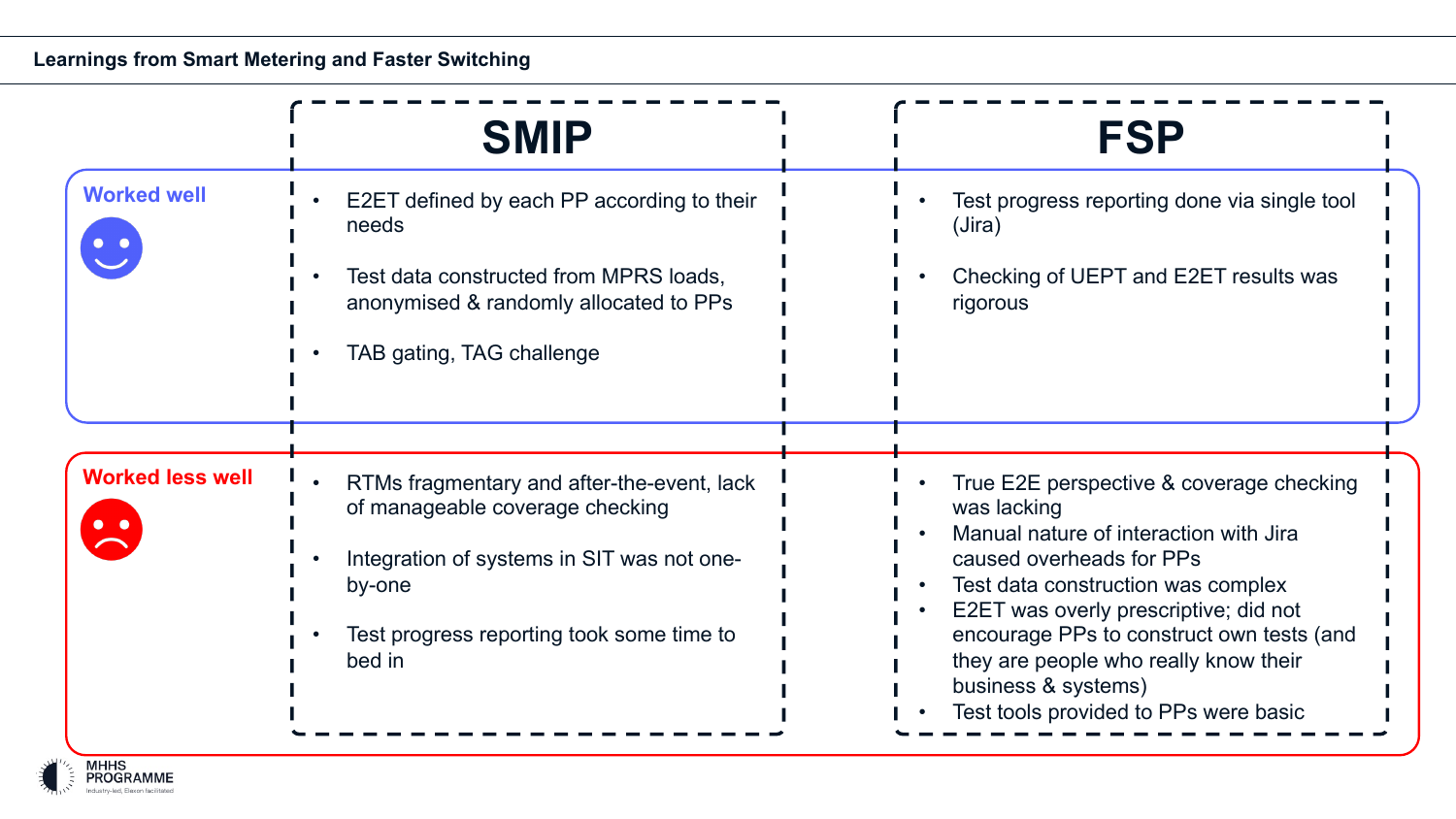#### **Ofgem Plan & Proposal for Discussion**

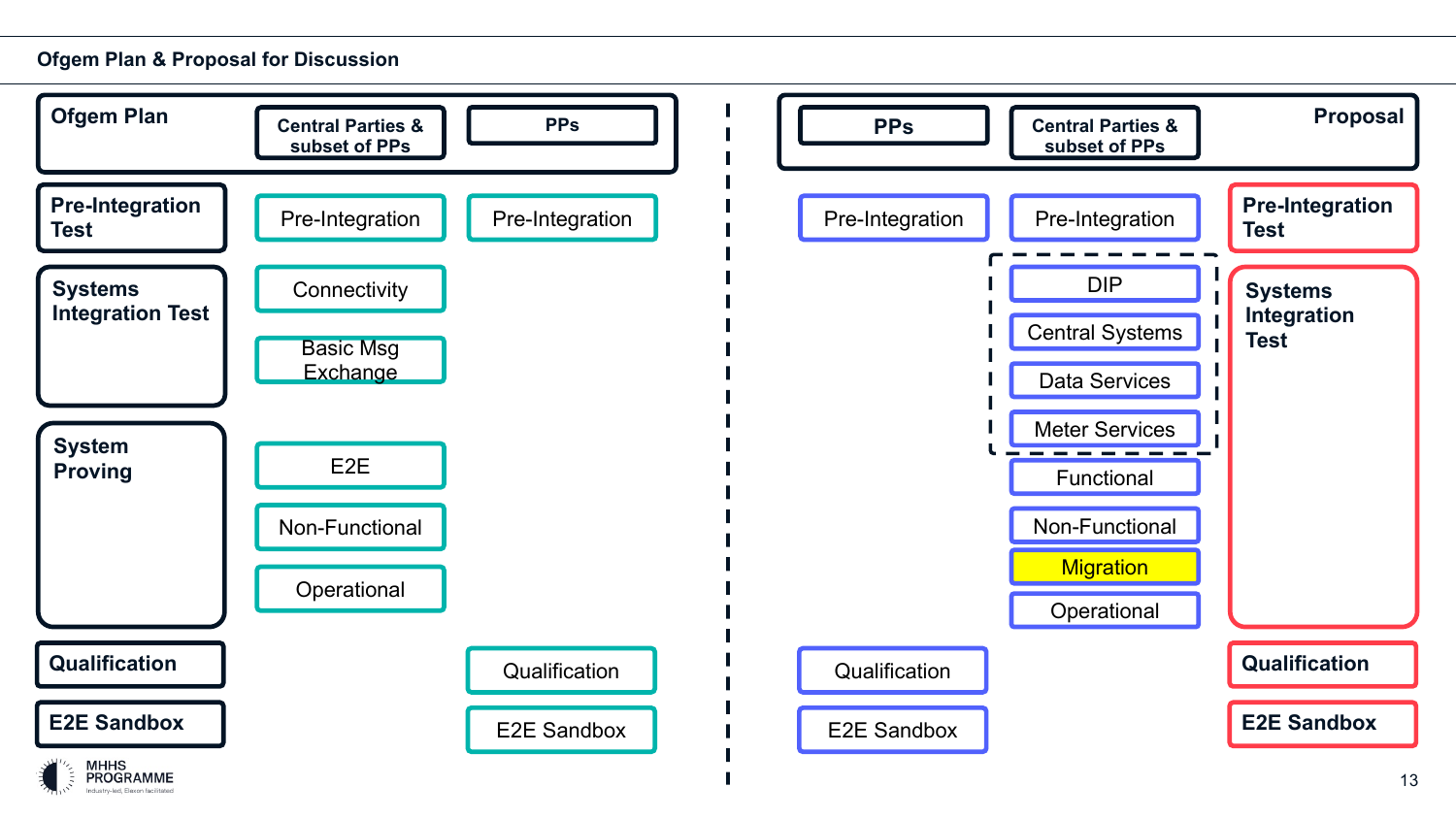#### **Explanation of test tools approach**

The next-but-one slide (slide 16) illustrates some of the tools we intend to produce to aid the testing and in particular to help progressive integration of components. The items below the black line are tools we intend to produce. The black line indicates the progression of time showing the early testing on the left.

Testing of the Data Integration Platform (Core Platform in the diagram) will be the first activity. Once that is complete, then with the aid of software to simulate the activity of the data services, the Elexon Central Systems will be integrated onto the DIP. Following this, the Data Services themselves will be integrated one by one. The addition of the Metering Services and MPRS/CSS will happen last (not shown).

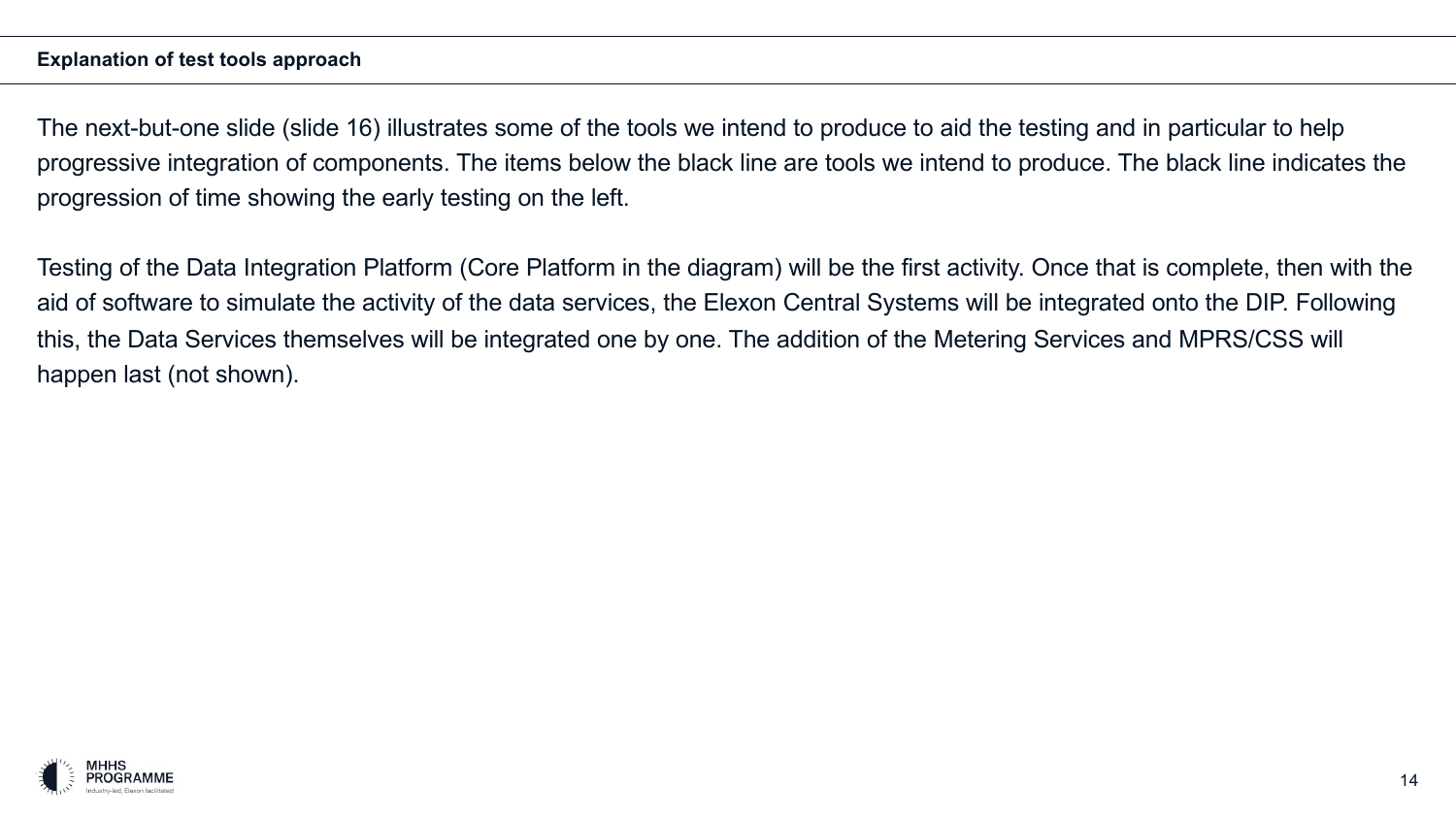#### **Description of test tools**

Simulators for Pre-Integration Testing

•**LSS Simulator** (for standalone PIT use by PPs - when they are running tests independently on their own infrastructure; probably cloud-based and accessible to all PPs) creates and receives information in the right way but has no underlying business functionality (or very little); will be used in conjunction with the test facilities delivered by the supplier of the DIP solution

•**MDS Simulator** – as for LSS

Developed in time for the PPs to use in their own testing.

#### Data Generators (Functional and Non-Functional)

•**Meter Data Generator** –generates test data (suitable for consumption by SDS, ARP & UMSDS) which the PPs can use in conjunction with their own existing simulators

•**Settlement Period Data Generator** –generates test data (suitable for consumption by the Elexon Central Systems); configurable for SDS, ARP or UMSDS data provision

•(**Non-Functional Settlement Period Data Generator** if it is more appropriate to have a separate one

Meter and Settlement Period developed in time for PPs to use in their PIT (this is the Functional Data Generation).

#### Automated Test Results Generators

Developed in time for use in appropriate part of SIT.

- **SDS Emulator**  hosted by us on Azure Cloud; takes as input the test data which enters SDS and produces the result expected from SDS; then compares the actual SDS result with the result the emulator has calculated itself and reports on test success or failure; significant diagnostics will be needed to allow testers to determine the source of the error where the test results do not match
- **ARP Emulator**  as SDS, but for ARP
- **UMSDS Emulator** as SDS, but for UMSDS

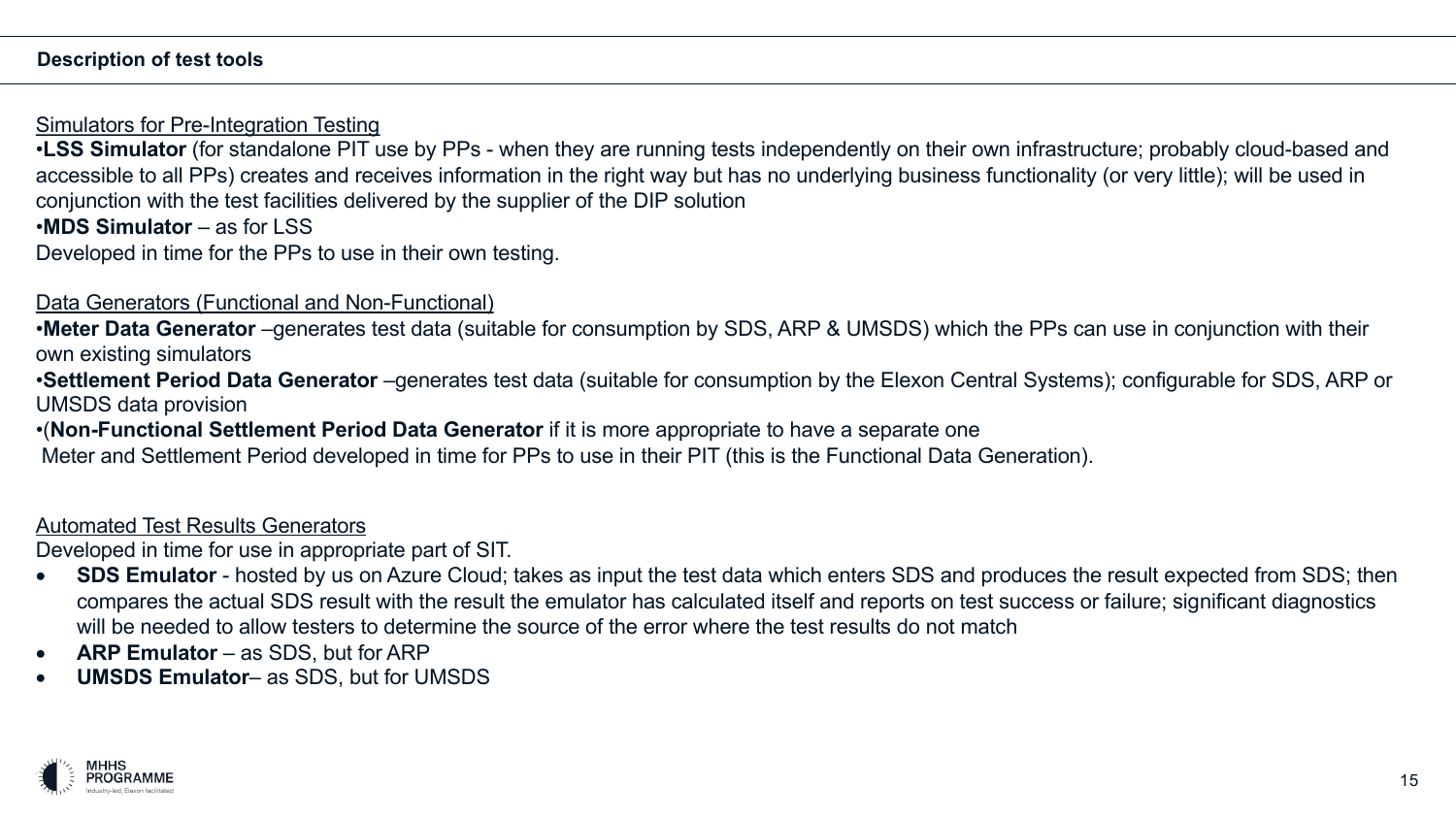#### **Progressive Integration of Components**



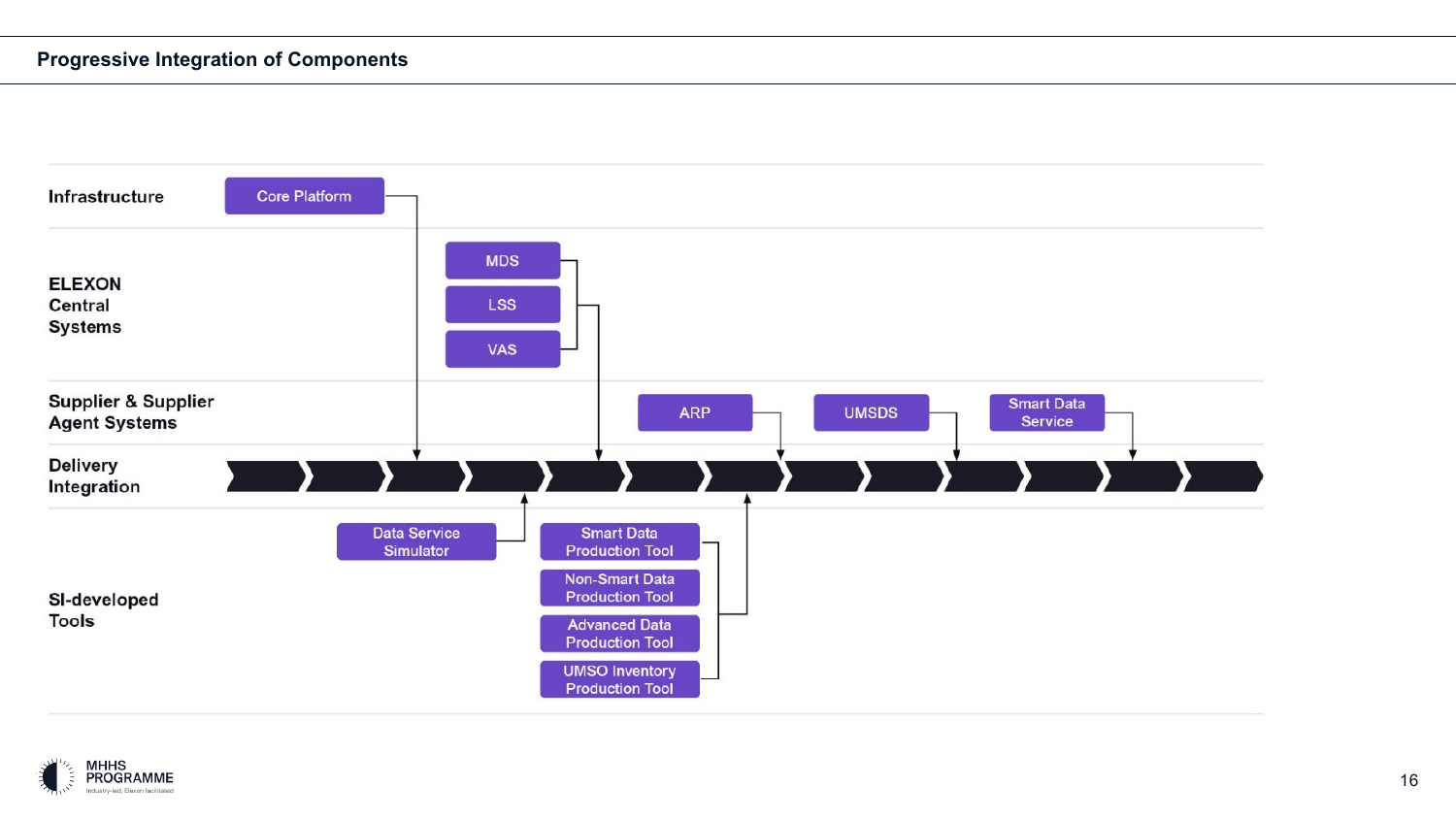# Test Data Strategy

Kate Goodman/Adrian Ackroyd



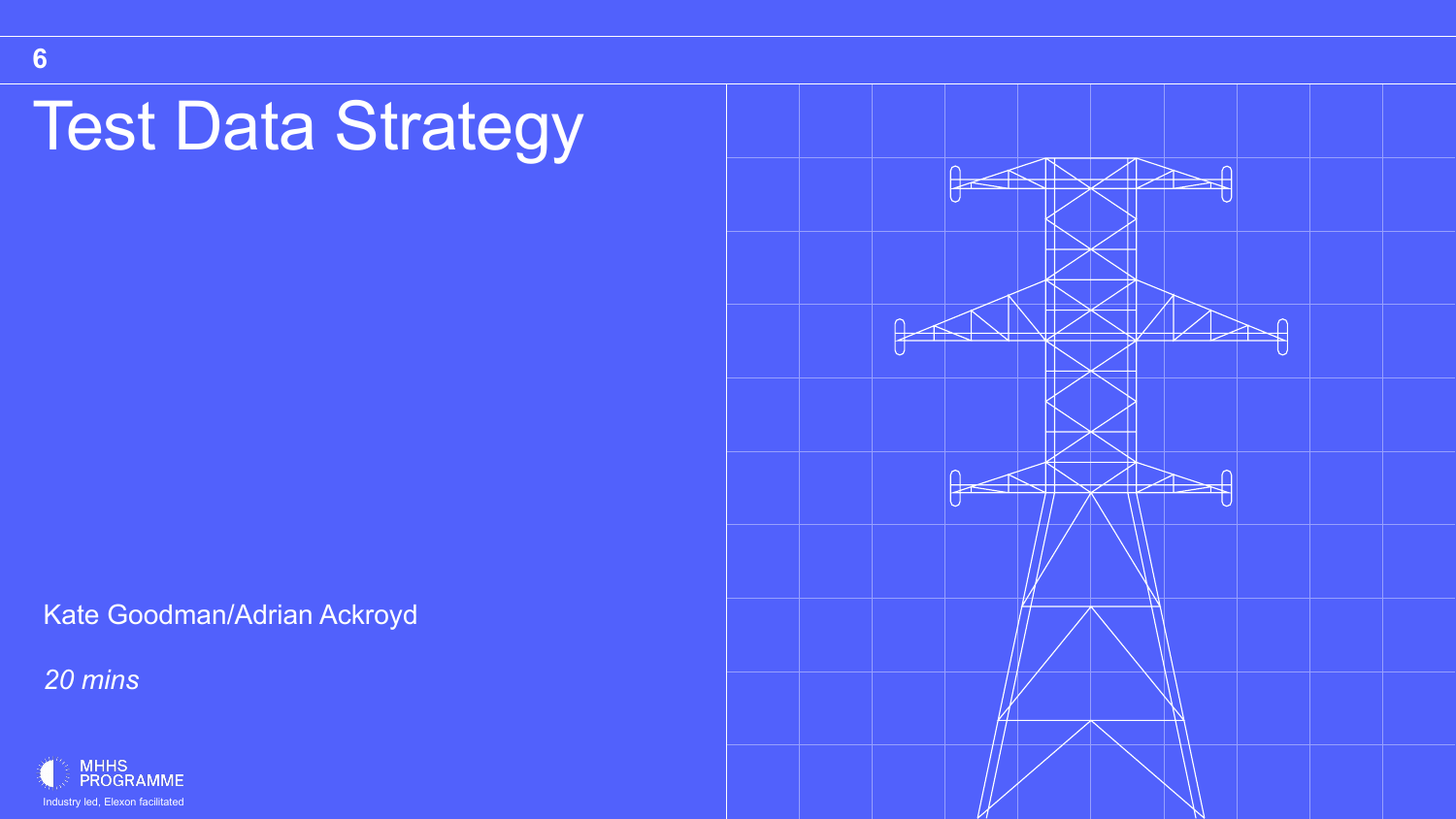- **Test Data Strategy** will set out principles of the way data will be collected/generated, distributed and managed for the purposes of testing
- **Setting up Data Working Group**  first meeting proposed Thu 3 March; ToR will be drafted and discussed at first meeting and will be presented to TAG for sign-off at the March meeting

### • **Questions to answer**

- What are the lessons learned from SMIP and FSP?
- How should data be generated?
- How do we ensure adequate security and GDPR compliance?
- How should it be controlled?
- How do we ensure alignment across all of the test systems (eg MPRS, Smart Metering)

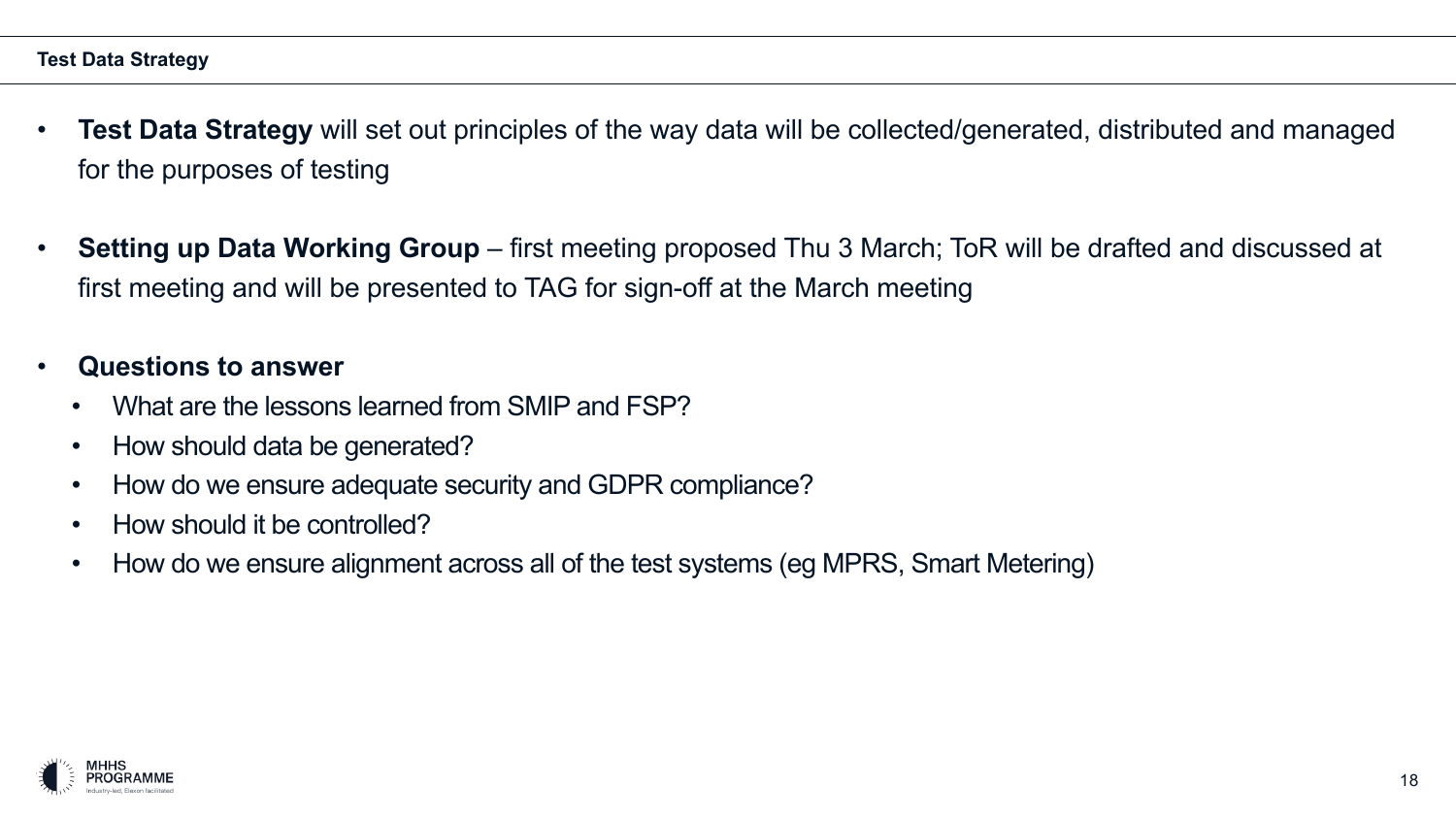# Next Steps

Chris Welby

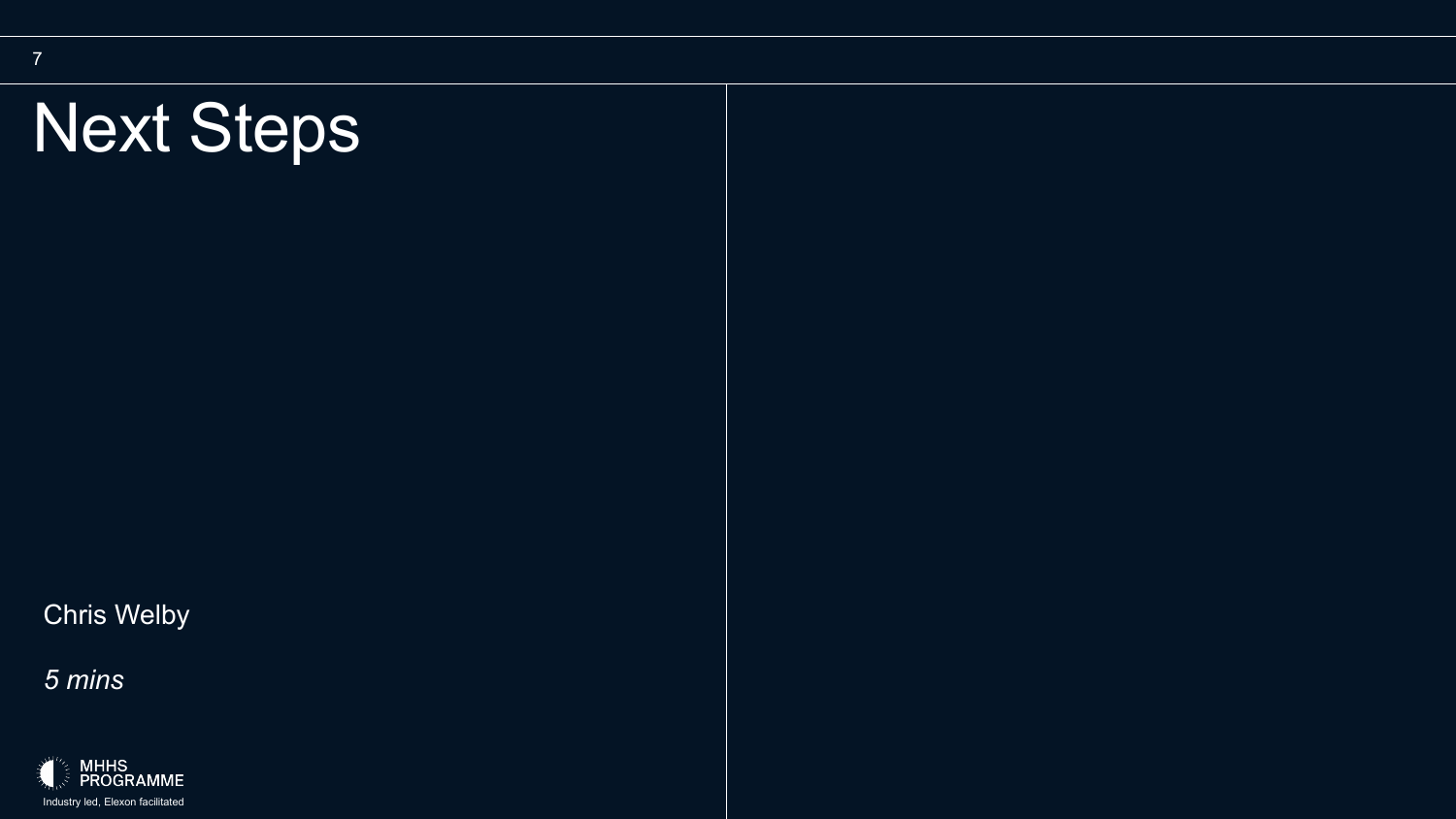#### **Next steps:**

- Confirm Actions from meeting
- Date of next TAG: 16<sup>th</sup> March 2022

#### **TAG Agenda Roadmap – a rolling six month view of upcome TAG agenda items:**

| <b>Meeting dates</b>                       | 16-Feb                                                                                                          | 16-Mar                                                                                          | 20-Apr                                                                                                                                                                | $18$ -May                                                                                                   | $22 - Jun$                                                                                        | $27 -$ Jul                                                                                          |
|--------------------------------------------|-----------------------------------------------------------------------------------------------------------------|-------------------------------------------------------------------------------------------------|-----------------------------------------------------------------------------------------------------------------------------------------------------------------------|-------------------------------------------------------------------------------------------------------------|---------------------------------------------------------------------------------------------------|-----------------------------------------------------------------------------------------------------|
| <b>Relevant milestone</b><br>or activities |                                                                                                                 |                                                                                                 |                                                                                                                                                                       | M <sub>5</sub>                                                                                              |                                                                                                   | $M5+$                                                                                               |
| <b>Agenda items</b>                        | TAG TOR sign off<br>Migration update<br>E2E Test strategy<br>principles<br>E2E Test Data strategy<br>principles | Test tools principles<br>E2E Test strategy<br>review<br><b>E2E Test Data</b><br>strategy review | E2E Test strategy<br>approval<br>E2E Test Data<br>strategy approval<br>Data Plan for Ind-<br>$\bullet$<br>Wide test approval<br>(as part of E2E)<br>strategies above) | Test tools strategy<br>approval<br>• Qualification<br>principles<br><b>Migration strategy</b><br>principles | Test tools design<br><b>Migration strategy</b><br>review                                          | Test tools design<br>approval<br><b>Migration strategy</b><br>approval                              |
| <b>Standing items</b>                      | Minutes & actions<br>Agenda roadmap<br>Artefact sign-posting                                                    | Minutes & actions<br>• Agenda roadmap<br>Artefact sign-posting                                  | Minutes & actions<br>• Agenda roadmap<br>Artefact sign-posting<br>Working group<br>highlight report                                                                   | Minutes & actions<br>• Agenda roadmap<br>Artefact sign-posting<br>• Working group<br>highlight report       | Minutes & actions<br>Agenda roadmap<br>Artefact sign-posting<br>Working group<br>highlight report | Minutes & actions<br>• Agenda roadmap<br>Artefact sign-posting<br>Working group<br>highlight report |